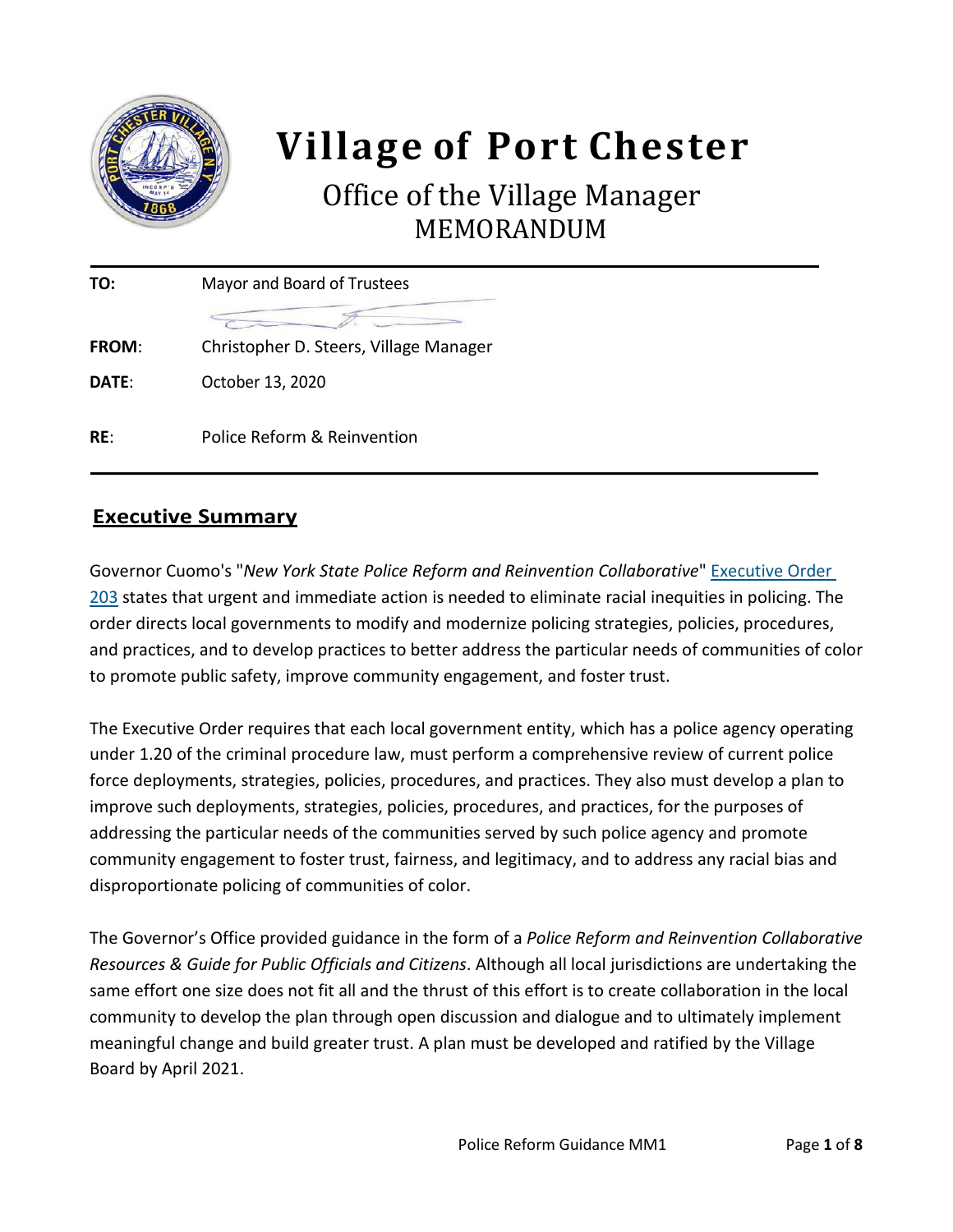The plan must be developed through a transparent process and be based on the direct input of all local stakeholders in the community. The plan:

- Must address policies, procedures, practices and deployment
- Must certify that they have engaged stakeholders in a public and open process on policing strategies and tools
- Must be presented to the public for comment
- Must have legislative body certify plan

Other jurisdictions have begun the required process. This includes the formation of Task Forces/ Committees. Westchester County has implemented a Task Force that has been broken up into six working groups to tackle important and specific components of policing and police reform: *Transparency, Accountability, Community Engagement, Training and Equipment, Qualification and Recruitment, Policies and Procedures*. Since July, the County Task Force has met twice, conducted several virtual and in-person public forums, and each Task Force member has participated in ongoing meetings with their corresponding working groups.

o [https://www.westchestergov.com/home/all-press-releases/8649-police-reform](https://www.westchestergov.com/home/all-press-releases/8649-police-reform-and-reimagining-task-force-holds-public-forums-reviews-police-practices-to-develop-westchester-county-police-reform-plan)[and-reimagining-task-force-holds-public-forums-reviews-police-practices-to](https://www.westchestergov.com/home/all-press-releases/8649-police-reform-and-reimagining-task-force-holds-public-forums-reviews-police-practices-to-develop-westchester-county-police-reform-plan)[develop-westchester-county-police-reform-plan](https://www.westchestergov.com/home/all-press-releases/8649-police-reform-and-reimagining-task-force-holds-public-forums-reviews-police-practices-to-develop-westchester-county-police-reform-plan)

The City of White Plains has formed a Police Reform Committee. The White Plains Police Reform Committee will utilize the Governor's guidance document to review the needs of the White Plains community, to evaluate the department's current policies and practices, involve the full White Plains community in the discussion, develop policy recommendations resulting from this review, offer a plan for public comment, and present that plan to the White Plains Common Council.

o <https://www.cityofwhiteplains.com/908/White-Plains-Police-Reform-Committee>

The City of Yonkers has also created a Police Reform Committee. The goal of their Reform Committee is to present a Final Report with police reform recommendations specific to Yonkers. The Report then will be presented to the Yonkers City Council for ratification, to be adopted and signed by Mayor Spano and sent to the Governor's Office for review by April 1, 2021.

o [https://www.yonkersny.gov/government/mayor-s-office/initiatives/yonkers-police-reform](https://www.yonkersny.gov/government/mayor-s-office/initiatives/yonkers-police-reform-committee)[committee](https://www.yonkersny.gov/government/mayor-s-office/initiatives/yonkers-police-reform-committee)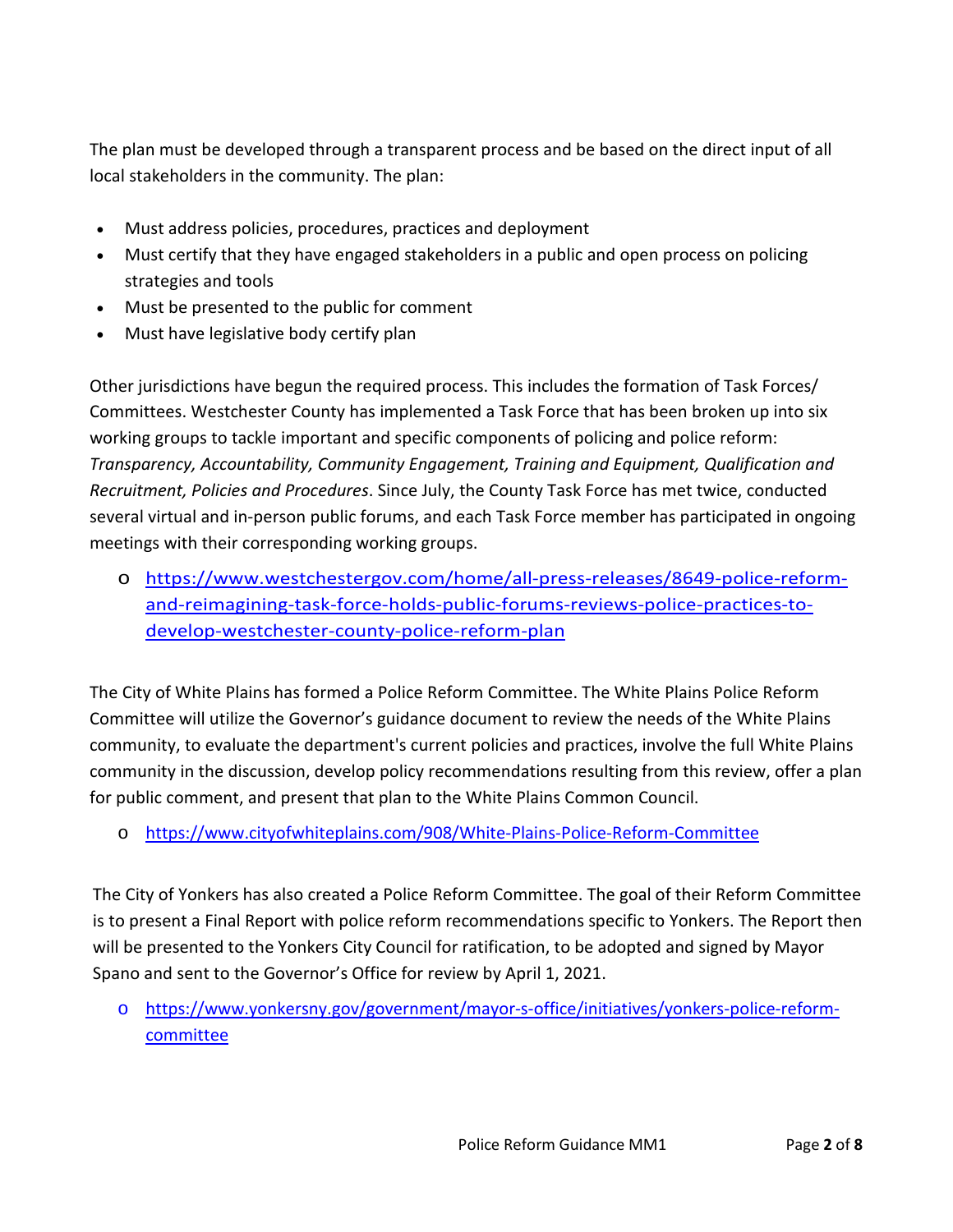## **The Path Forward**

This is an intensive inclusive effort aimed at modernize policing strategies, policies, procedures, and practices. The goal is to develop practices to better address the particular needs of communities of color in order to promote public safety, improve community engagement, and foster trust. Our best strategy is to follow the guidelines outlined in the Governor's resource guide. We are also utilizing the final report of the President's Task force on 21st Century Policing, as well as the *Principles of Procedurally Just Policing* produced by the Justice Collaboratory at Yale Law School.

Our operational plan/work plan is verbatim from the Governor's guidelines:

 **Create an operations plan**: Our operations/work plan is based on the material provided in Part 1 of the guidebook (see attached summary).

- The Police Chief, Village Manager and support staff will manage the information gathering and plan development.
- It is TBD if there is a need to hire any external consultants or facilitators.
- We have identified a preliminary list of the critical issues that need to be addressed through the plan development process.

## **Coordinate with neighboring localities**:

 We have reached out to the City of Poughkeepsie, White Plains, Westchester County, Rye Brook, and the police Chiefs Association for collaboration and idea exchange.

## **Convene our key stakeholders**:

- The Police Chief has convened a few meetings with members of the local clergy.
- The Governor's guidelines recommends a large swath of stake holders and we have engaged many of the groups, but we need to engage more representatives to fill the targeted stakeholders (highlighted groups have been engaged, **Red** groups need to be engaged):
	- o Membership and leadership ofthe local police force;
	- o Members of the community, with emphasis on areas with high numbers of police and community interactions;
	- o Interested non-profit and faith-based community groups;
	- o The local office of the district attorney;
	- o The local public defender; and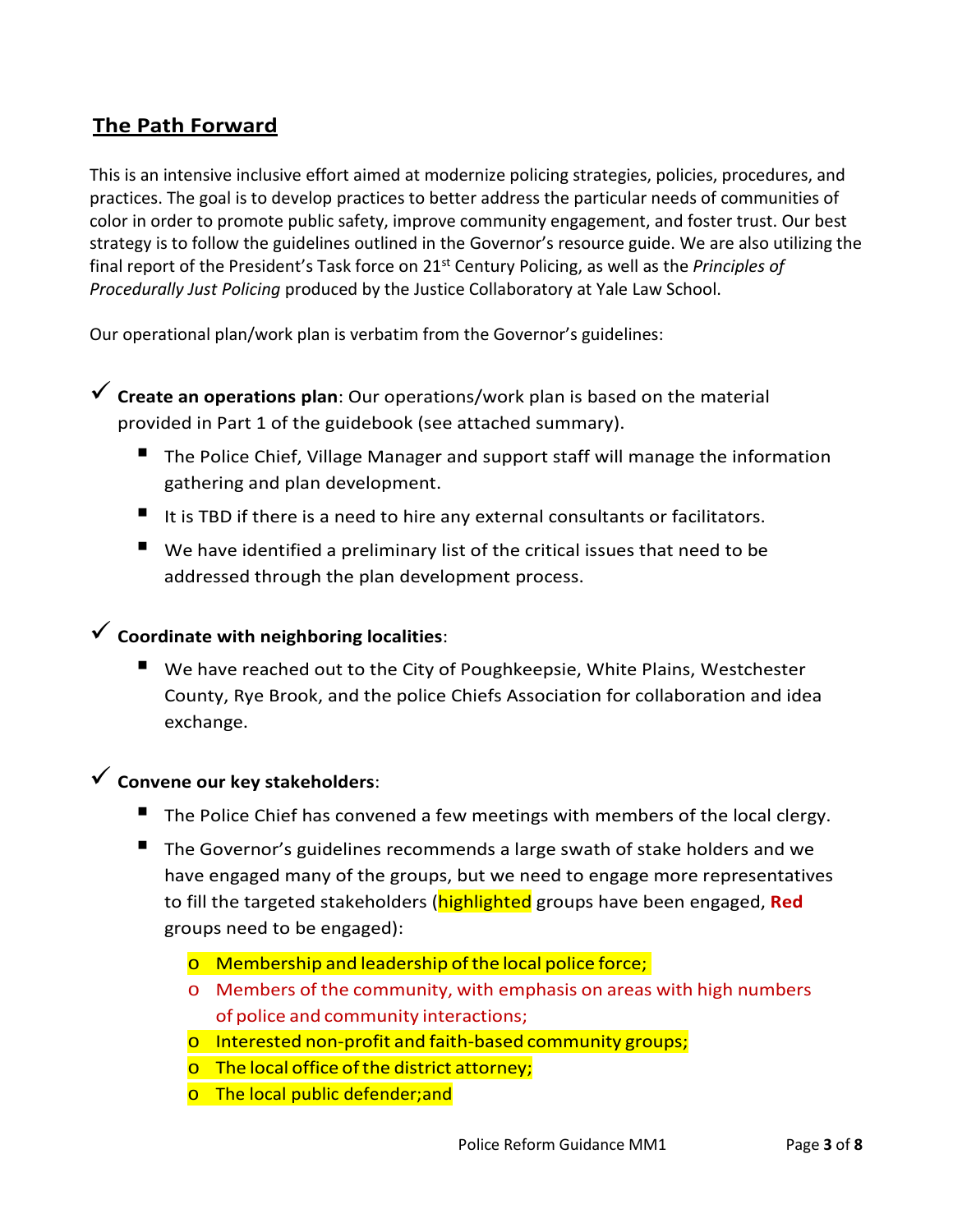- o Local elected officials.
- o Residents who have had interactions with the police;
- o Residents who have been incarcerated;
- o Any local policeunions;
- o Local education officials and educators;
- o Local neighborhood, homeless, and housing advocates;
- o LGBTQIA+ leaders andadvocates;
- o The Local Health Department and healthcare leaders and advocates;
- o Mental healthprofessionals;
- o Businessleaders;
- o Transportation and transit officials; and
- o Legal and academicexperts.

 **Assess where we are now**: The Police Chief has gathered information on how the police department currently operates including data, policies, procedures, prior complaint history, budget, contracts, equipment, etc. Our next step is to share this data/information with the public. (Self Assessment attached)

#### **Next Steps:**

- **1. Create a Committee/Task Force**
	- o For Board discussion and action
- **2. Determine Necessary Resources**
	- Experts/funding
		- o Discuss and determine need for any necessary funding
		- o Develop Survey and additional data collection methodology

#### **3. Distribute the Self-assessment and all the data and analysis to the public**

#### **4. Schedule Listening Sessions September/October**

- Determine if live meetings are desired or WebEx due to COVID risks
- Spanish Translation

#### **5. Compile and review public comments**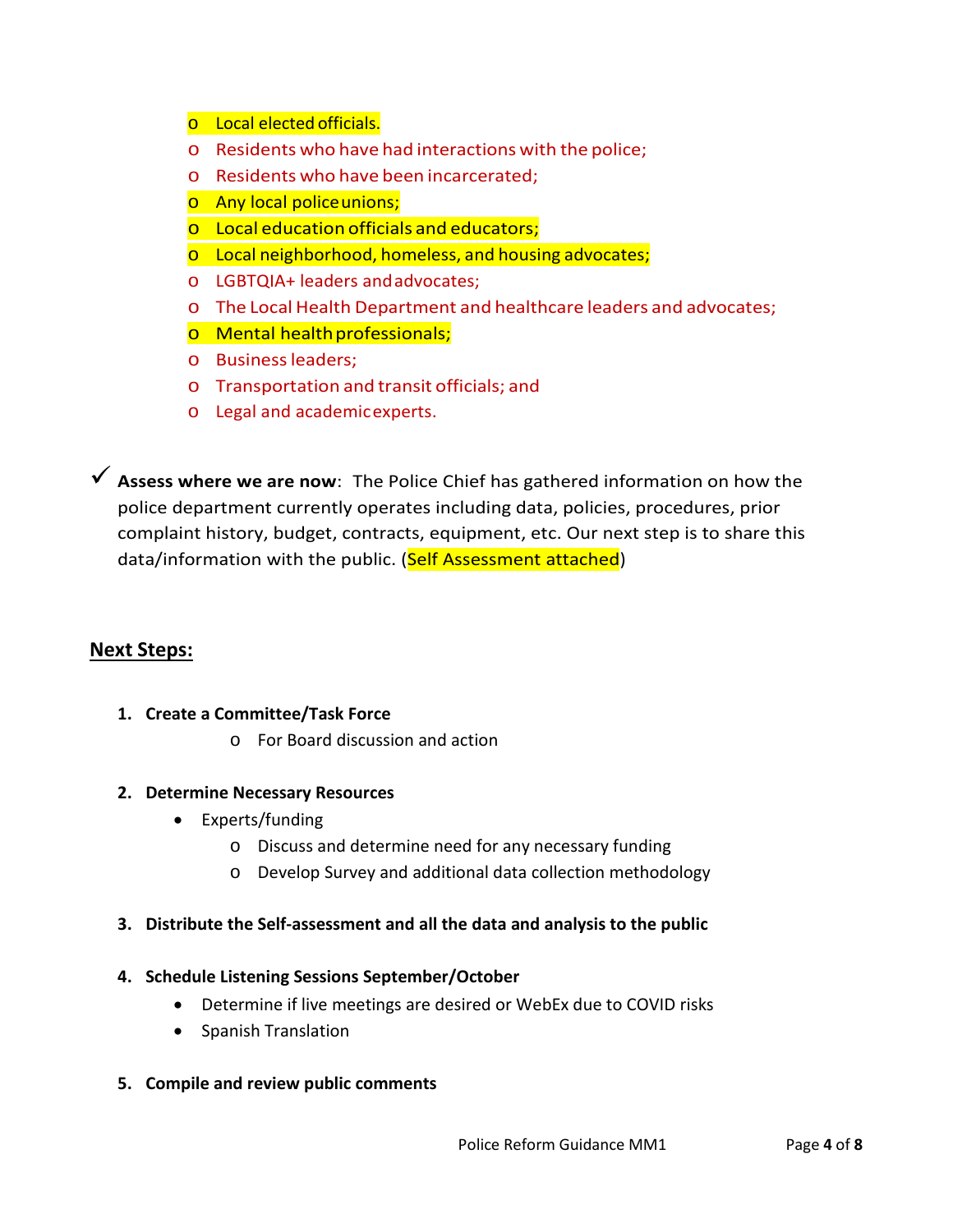### **The Plan:**

#### **Police Reform Plan and Key Organizing Principles**

(Based on the NYS Police Reform Resources & Guide for Public Officials and Citizens)

- **Bring The Community to the Table** (key stakeholders who must be involved):
	- □ Membership and leadership of the local police force;
	- $\Box$  Members of the community, with emphasis on areas with high numbers of police and community interactions;
	- □ Interested non-profit and faith-based community groups;
	- □ The local office of the district attorney;
	- □ The local public defender; and
	- $\Box$  Local elected officials.

#### Also, engage:

- □ Residents who have had interactions with the police;
- □ Residents who have been incarcerated;
- □ Any local police unions;
- □ Local education officials and educators;
- □ Local neighborhood, homeless, and housing advocates;
- □ LGBTQIA+ leaders andadvocates;
- $\Box$  The Local Health Department and healthcare leaders and advocates;
- □ Mental healthprofessionals;
- □ Businessleaders;
- □ Transportation and transit officials; and
- □ Legal and academicexperts.

#### • **Run an Open and Transparent Process** (Transparency entails):

- □ Make planning and deliberation meetings public.
- $\Box$  Poll and survey the public for their views on specific issues, if feasible.
- $\Box$  Provide periodic updates as the planning process moves forward.
- □ Engage localmedia.
- □ Make allresearch materials public.
- $\Box$  Have a plan to incorporate public comment feedback in the final plan.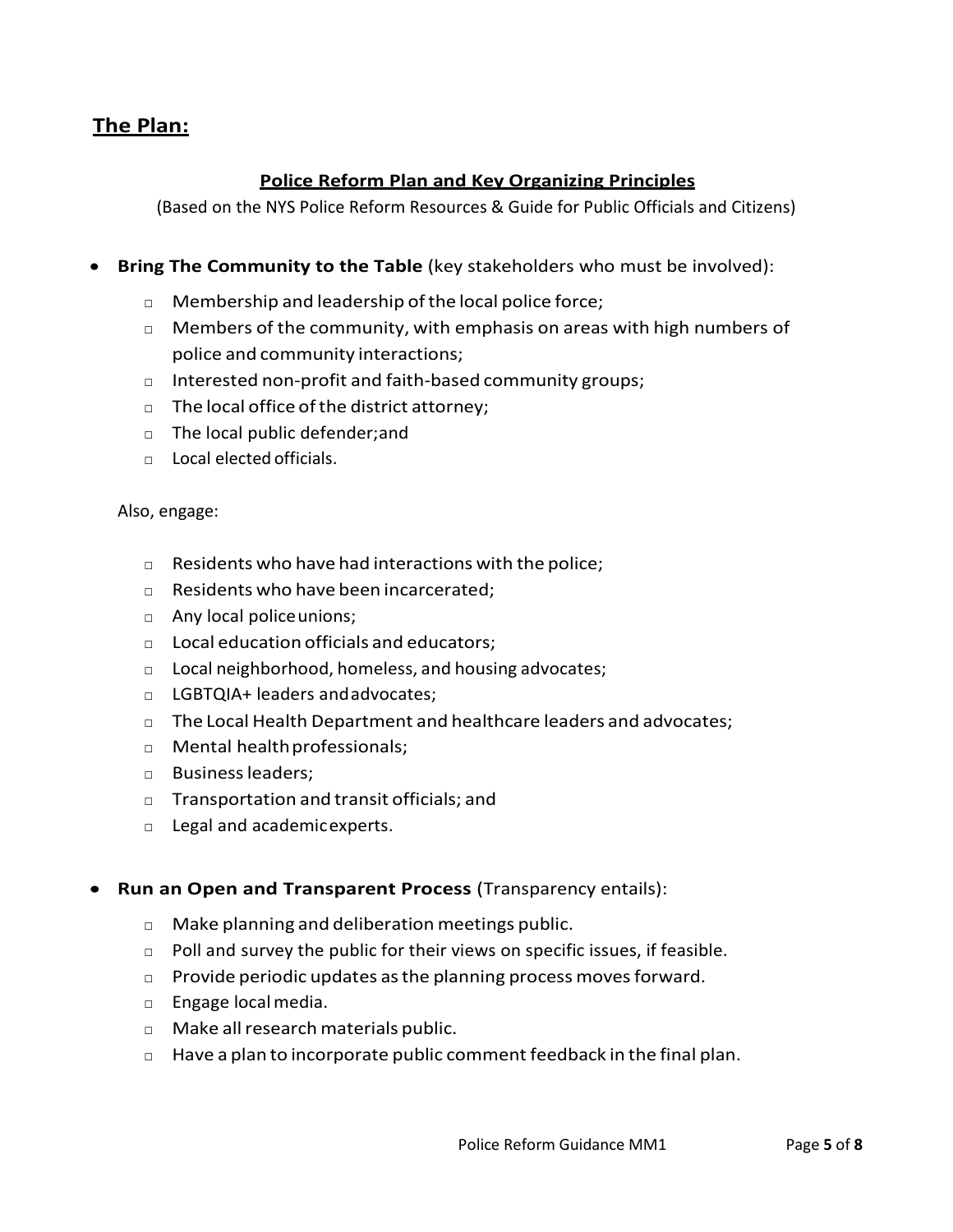• **Work Plan**



#### **Phase 1: Planning (August-September 2020)**

- **Create an operations plan**: Create a work plan for our process and identify staff to manage the information gathering and plan development. If appropriate, hire any external consultants or facilitators. Develop a preliminary list of the critical issues that need to be addressed through the plan development process, based on the material provided in Part 1 of the guidebook.
- **Coordinate with neighboring localities**: Consider whether aspects of this process can be done in conjunction with neighboring localities. Each locality will need to solicit meaningful input from its own community and develop an individual plan tailored to its own needs.
- **Convene our key stakeholders**: Identify local leaders who can work closely with you to facilitate conversations with key constituencies in the community.
- **Assess where we are now**: Gather information on how the police department currently operates including data, policies, procedures, prior complaint history, budget, contracts, equipment, etc.
	- o Share this information with the public. *This self-assessment will help focus the conversation on what we and the community want to change.*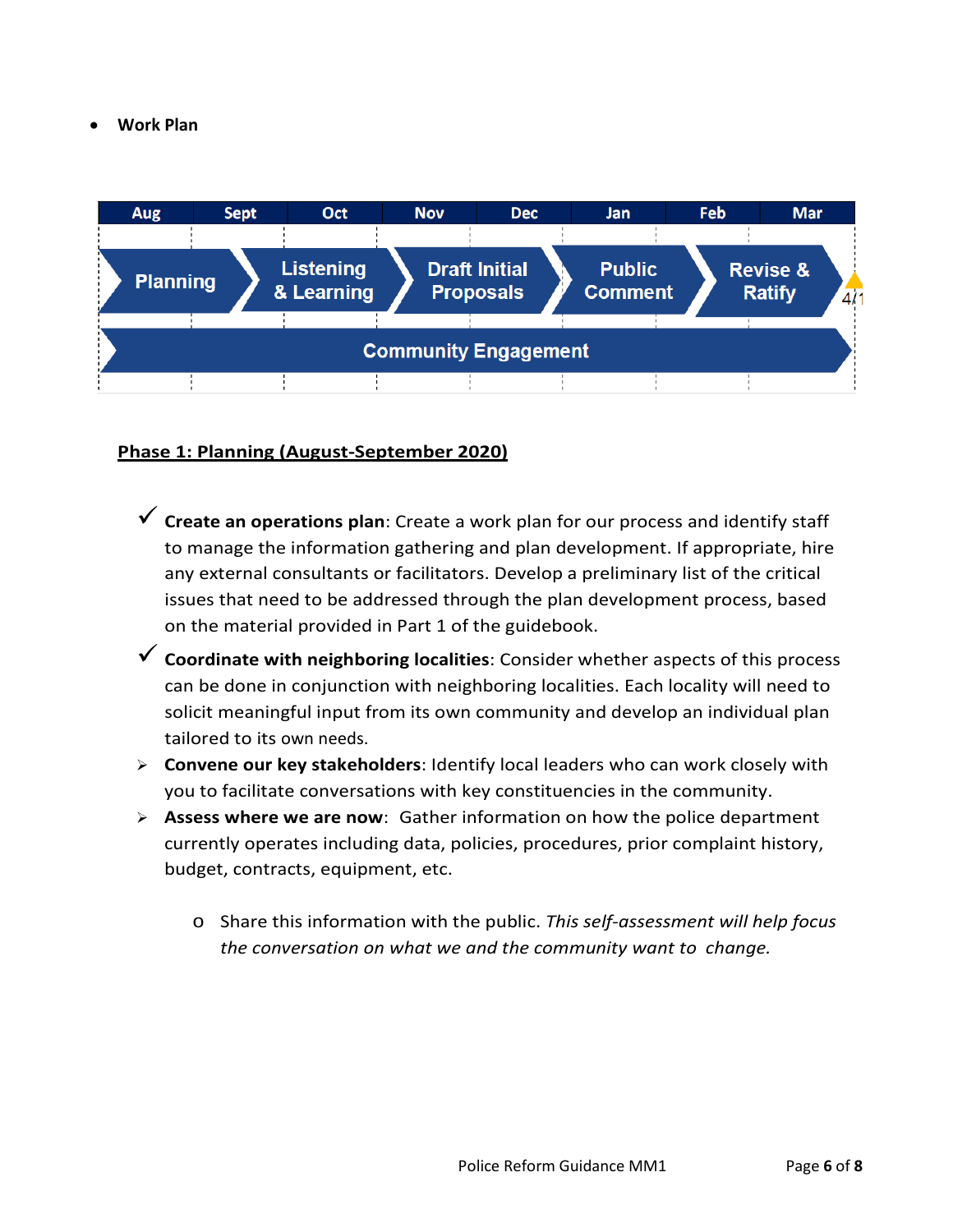#### **Phase 2: Listening and Learning (September-October 2020)**

- □ **Listening Sessions**: Conduct listening sessions with the public. We may want to organize these sessions thematically or focus on meeting with individual stakeholders separately.
- □ **Engage Experts**: Engaging with the experts and resources referenced in this guide may help us consider difficult issues more fully. It may be efficient for neighboring jurisdictions to coordinate in finding research useful for the region.
- □ **Request Comments and Information**: All localities will release their draft plans for public comment before completing this process. However, we may want to collect public feedback early in your plan development, especially from people unable to or uncomfortable with joining public meetings. Consider posting questions or prompts asking for written comments or suggestions.

#### **Phase 3: Draft a Plan (November-December 2020)**

- □ **Identify areas of focus**: After evaluating the current state of our law enforcement agency and getting feedback, identify what issues or areas are in need of change. Breaking down and organizing issues to be addressed allows decisions to be made in a more manageable way.
- □ **Identify measurable goals**: In the areas identified as needing reform, identify what success will look like in the short- and long-term. Articulating measurable goals will help focus your policy development, allow you and all stakeholders to assess outcomes, and identify needed adjustments in the future.
- □ **Draft a reform and reinvention plan**: Decide what format your final product will take. You may choose to solicit suggested language from stakeholders to help facilitate drafting and to see different stakeholders' positions in writing. Consider articulating not just the policy changes but your vision for what these changes will accomplish. Make sure to include how you will measure success.
- □ **Keep the public engaged**: If the public has the opportunity to share proposals and hear deliberations, the public comment period will be more productive.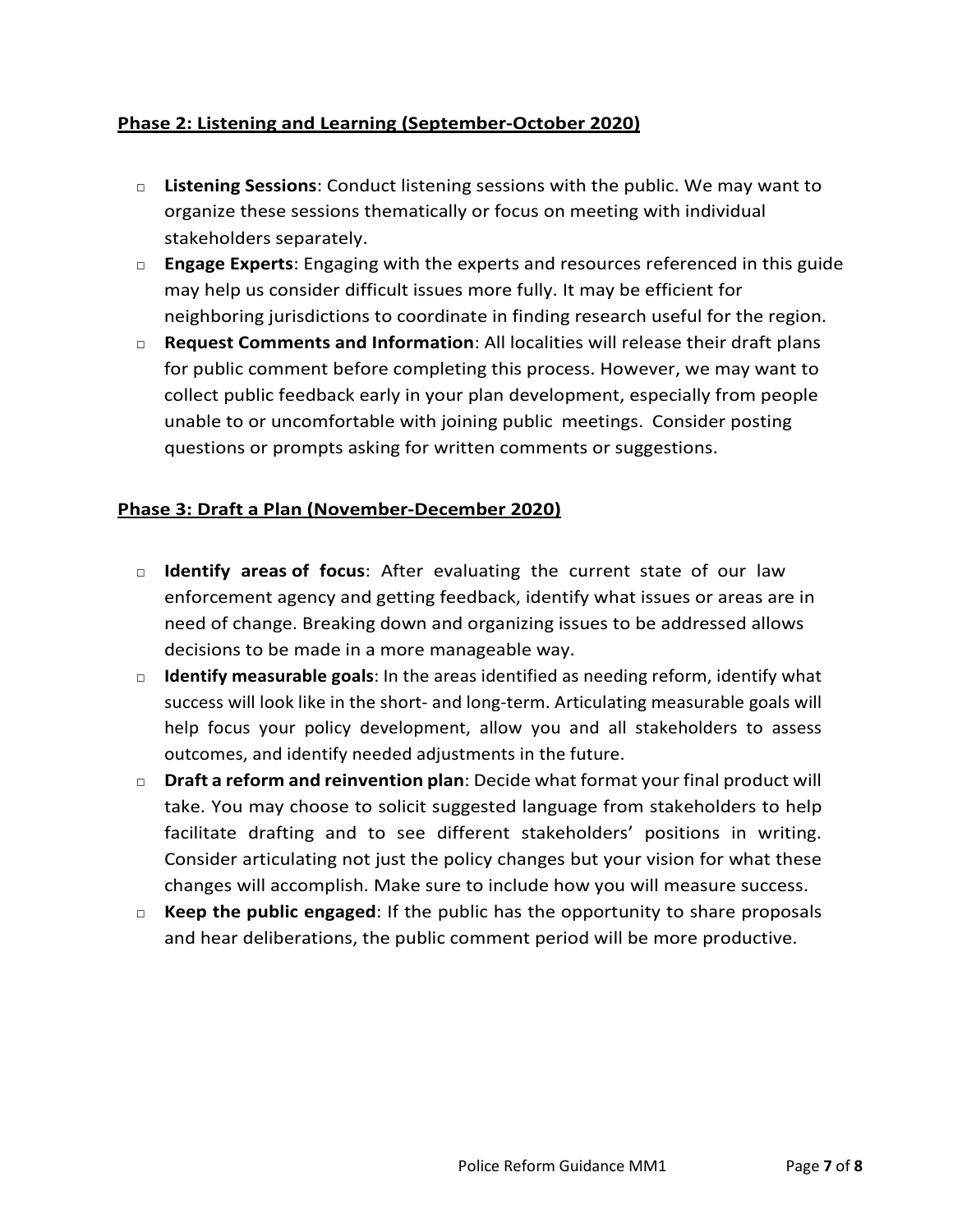#### **Phase 4: Public Comment and Ratification (January-March 2021)**

- □ **Release the draft plan for public comment**: Executive Order No. 203 requires that these plans be posted for public comment. Consider diversifying the ways the public can share feedback, in writing and at events.
- □ **Educate the public**: When we release the draft, think about how we and the other key stakeholders involved in the development can explain the proposals to the public. Consider holding events, engaging the media, or publishing an op-ed in the local newspaper.
- □ **Revise the plan to incorporate public comment**: Ensure the public comment is addressed in a meaningful way in the final plan. Consider how we will address those comments which are not adopted and those that highlight areas of tension and disagreement among members of the community or between community members and the police.
- □ **Ratify the plan**: After public comment and finalization of a plan, the Executive Order requires that we adopt or ratify the proposal. Build in sufficient notice and time for this to occur before the April 1, 2021 deadline.
- □ **Certify with New York State**: Submit the certification that your locality has met the requirements of Executive Order No. 203 to the Division of the Budget by April 1, 2021.

#### **Going Forward**

- □ **After the plan is adopted**:
	- **Communicate progress reports and metrics to the public.**
	- **Continuously to monitor and respond to community concerns with the police.**
	- **Maintain Public engagement through the Collaborative.**
- CC: Anthony Cerreto, Village Attorney Ed Brancati, HR/Risk Management Pamela Tarlow, Assistant to the Village Manager Stuart Rabin, Assistant to the Village manager Mary Anne Veltri, Senior Office Assistance

#### **Attachments**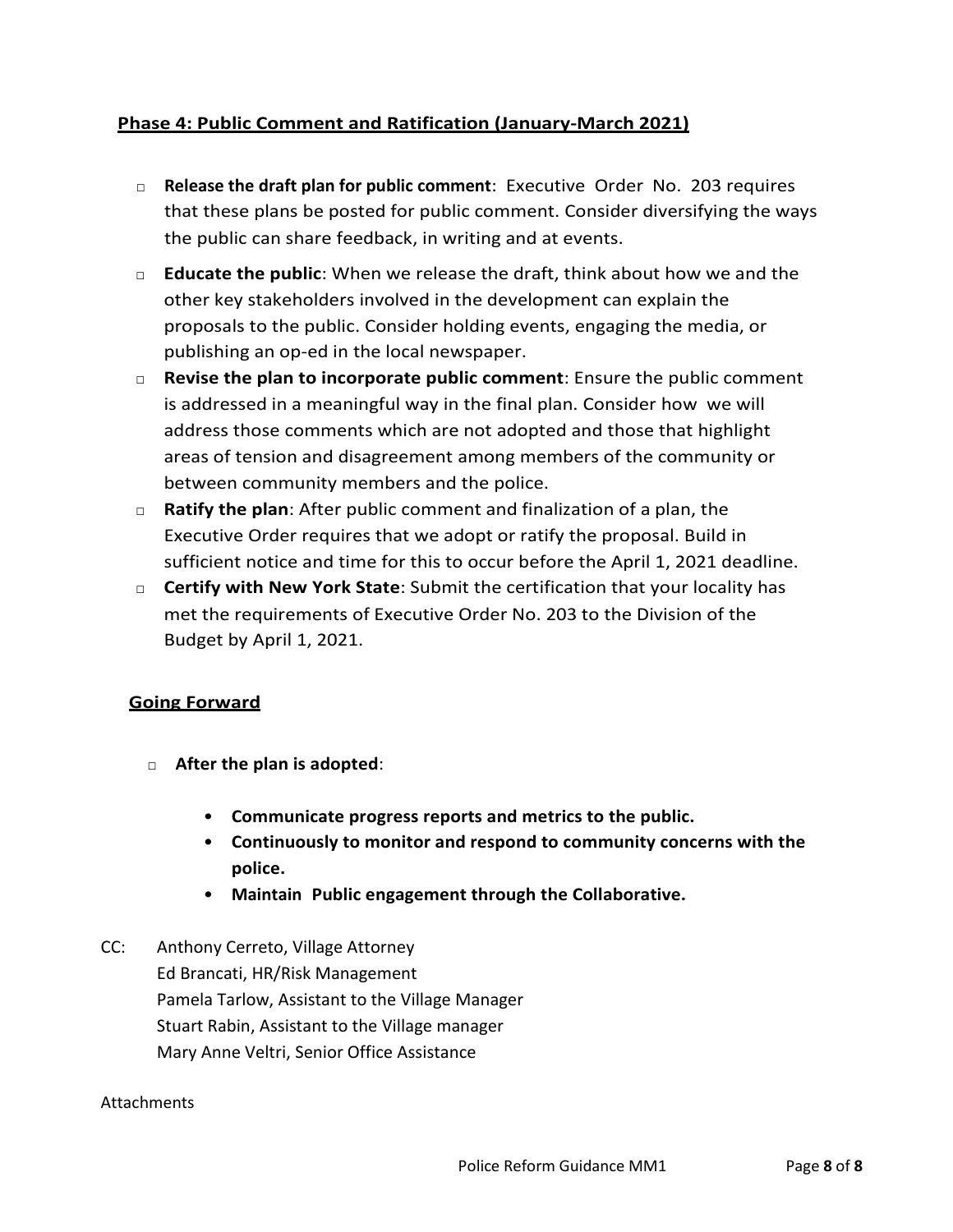

**VILLAGE OF PORT CHESTER**



Department of Police, 350 North Main Street, Port Chester, NY 10573

Chris M. Rosabella (914) 939-1000 Chief of Police (914) 939-6386 Fax: (914)939-2298 E-mail: [CRosabella@vpcpd.com](mailto:CRosabella@vpcpd.com)

October 8, 2020

To: Manager Chris Steers Re: New York State Police Reform and Reinvention Collaborative

One of the key requirements in going forward with the reform and reinvention act is to assess where the Police Department currently stands. What follows is data on arrests, tickets, overtime, calls for service and prisoners. In addition, there is up to date information on our policy and procedure manual, civilian complaint process, contracts and equipment in our inventory. Hopefully this will serve as a solid starting point for the Mayor and Board to direct this Collaborative. The Police Department is ready to assist in any way we can.

I. Data Collection – Below data is reflective of the years 2016 up to August 31, 2020. The purpose of the data is to show the volume of work that is being done by the department. When looking at parking tickets, this does not include tickets issued by Parking Enforcement Officers. The overtime number in the chart below is for the period of June 1, 2020 through August 21, 2020. For that period, we have expended approximately 23% of our budgeted \$675,000 in overtime. Part 1 and Part 2 crime for 2020 will not be available until 2021. I have also attached a breakdown of what constitutes Part 1 and Part 2 crimes. For a complete breakdown of Part 1 and Part 2 Crimes I have included each year Summary Crime Reports at the end of this document.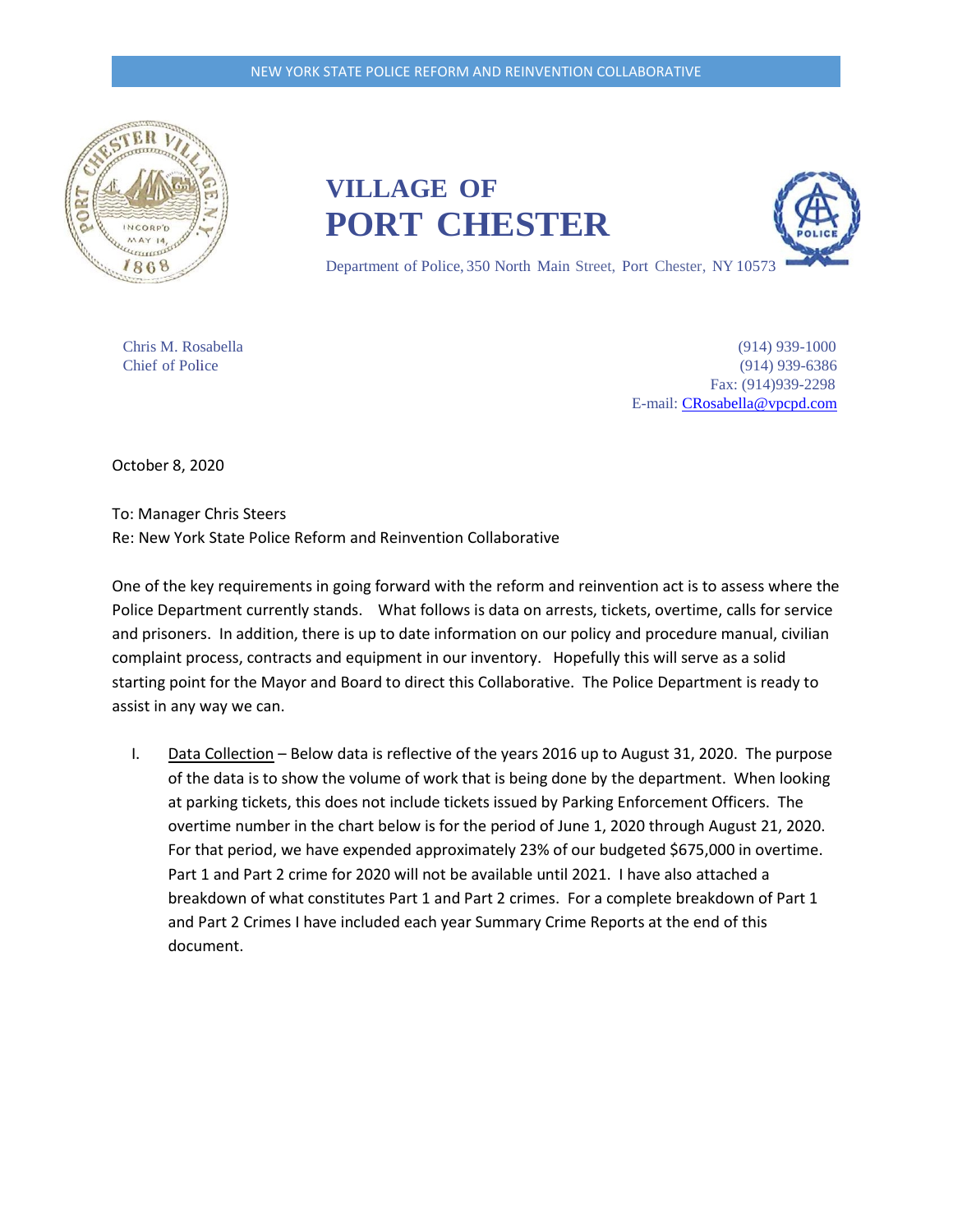#### NEW YORK STATE POLICE REFORM AND REINVENTION COLLABORATIVE

| Category                | 2016         | 2017           | 2018         | 2019         | 2020*        |
|-------------------------|--------------|----------------|--------------|--------------|--------------|
|                         |              |                |              |              |              |
| Arrests                 | 1,550        | 1,571          | 1,032        | 1,093        | 332          |
|                         |              |                |              |              |              |
| <b>Parking Tickets</b>  | 14,687       | 16,005         | 11,262       | 12,559       | 7,941        |
|                         |              |                |              |              |              |
| <b>V&amp;T Tickets</b>  | 5,657        | 5,833          | 5,100        | 5,772        | 2,918        |
|                         |              |                |              |              |              |
| Part 1 Crime            | 594          | 420            | 229          | 241          | N/A          |
|                         |              |                |              |              |              |
| Part 2 Crime            | 1,207        | 1,182          | 678          | 608          | N/A          |
|                         |              |                |              |              |              |
| <b>Prisoners Housed</b> | 1,222        | 1,201          | 950          | 876          | 228          |
|                         |              |                |              |              |              |
| Calls for Service       | 26,086       | 25,474         | 16,734       | 13,929       | 9,273        |
|                         |              |                |              |              |              |
| Overtime                | 2016/17      | 2017/18        | 2018/19      | 2019/20      | 2020/21      |
|                         | \$949,185.00 | \$1,010,360.00 | \$985,560.00 | \$709,478.00 | \$161,823.00 |
|                         |              |                |              |              |              |
|                         |              |                |              |              |              |

\*2020 is January thru August

| Part 1 Crimes       |                                        |                               |  |  |  |
|---------------------|----------------------------------------|-------------------------------|--|--|--|
|                     | Part 2 Crimes                          |                               |  |  |  |
| Murder              | Arson                                  | Fraud                         |  |  |  |
| Negligent           |                                        |                               |  |  |  |
| Manslaughter        | <b>Kidnappings</b>                     | Gambling                      |  |  |  |
| Rape                | Controlled Substance Sale              | Offenses Against Public Order |  |  |  |
| Robbery             | <b>Controlled Substance Possession</b> | Embezzlement                  |  |  |  |
| Aggravated Assault  | Dangerous Weapons                      | Simple Assault                |  |  |  |
| <b>Burglary</b>     | <b>Bribery</b>                         | Offenses Against the Family   |  |  |  |
| Larceny             | Sex Offenses                           | Driving Under The Influence   |  |  |  |
| Motor Vehicle Theft | Extortion                              | Unauthorized Use Of Vehicle   |  |  |  |
|                     | Forgery & Counterfeiting               | Possession Of Burglary Tools  |  |  |  |
|                     | Prostitution                           | <b>Liquor Law Violations</b>  |  |  |  |
|                     | <b>Patronizing Prostitutes</b>         | <b>Disorderly Conduct</b>     |  |  |  |
|                     | <b>Stolen Property Possession</b>      | <b>Public Intoxication</b>    |  |  |  |
|                     | Coercion                               | Loitering                     |  |  |  |
|                     | <b>Criminal Mischief</b>               | All Other Offenses            |  |  |  |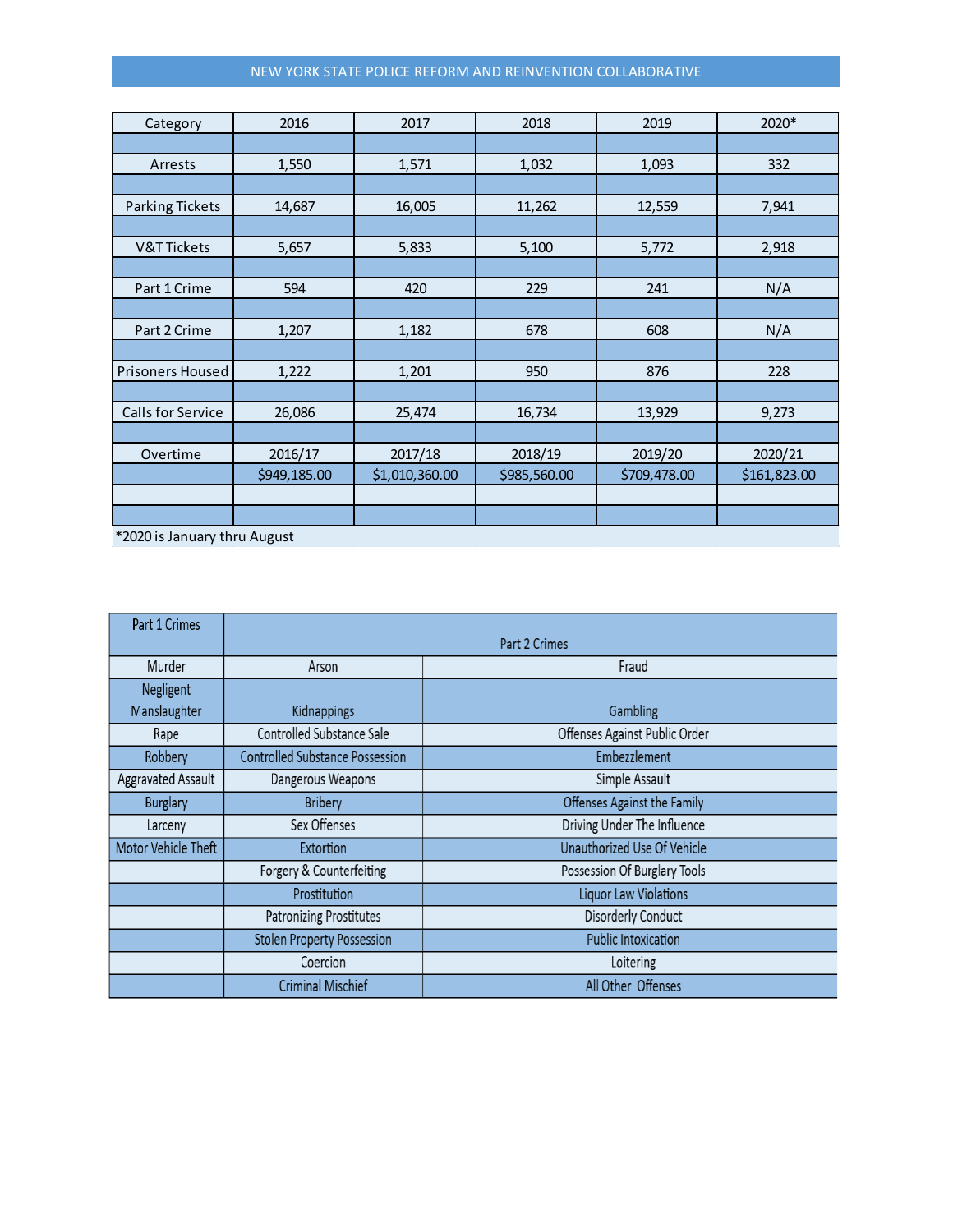#### NEW YORK STATE POLICE REFORM AND REINVENTION COLLABORATIVE

| Part 1 Crimes              | Part 2 Crimes                          |                               |  |
|----------------------------|----------------------------------------|-------------------------------|--|
| Murder                     | Arson                                  | Fraud                         |  |
| Negligent Manslaughter     | Kidnappings                            | Gambling                      |  |
| Rape                       | <b>Controlled Substance Sale</b>       | Offenses Against Public Order |  |
| Robbery                    | <b>Controlled Substance Possession</b> | Embezzlement                  |  |
| <b>Aggravated Assault</b>  | Dangerous Weapons                      | Simple Assault                |  |
| <b>Burglary</b>            | <b>Bribery</b>                         | Offenses Against the Family   |  |
| Larceny                    | Sex Offenses                           | Driving Under The Influence   |  |
| <b>Motor Vehicle Theft</b> | <b>Extortion</b>                       | Unauthorized Use Of Vehicle   |  |
|                            | Forgery & Counterfeiting               | Possession Of Burglary Tools  |  |
|                            | Prostitution                           | Liquor Law Violations         |  |
|                            | <b>Patronizing Prostitues</b>          | <b>Disorderly Conduct</b>     |  |
|                            | <b>Stolen Property Possession</b>      | <b>Public Intoxication</b>    |  |
|                            | Coercion                               | Loitering                     |  |
|                            | Criminal Mischief                      | All Other Offenses            |  |

- II. Policies and Procedures Our policy and procedure manual work had started before the reform and reinvention collaborative order. Over the last few years we have completely updated the following policies:
	- Firearms
	- Use of Less Lethal Force
	- Vehicle Pursuits
	- Uniform Policy
	- Immigration Policy translated to Spanish and placed on the Village Website

The following policies were created to either meet the needs of our expanding operations or in order to properly prosecute cases:

- Emergency Services Unit
- Police Canine
- Strip Searches
- Use of Narcan
- Sobriety Checkpoints
- Vehicle Checkpoints
- Department Computers and e-Mail
- Operations of Special Weapons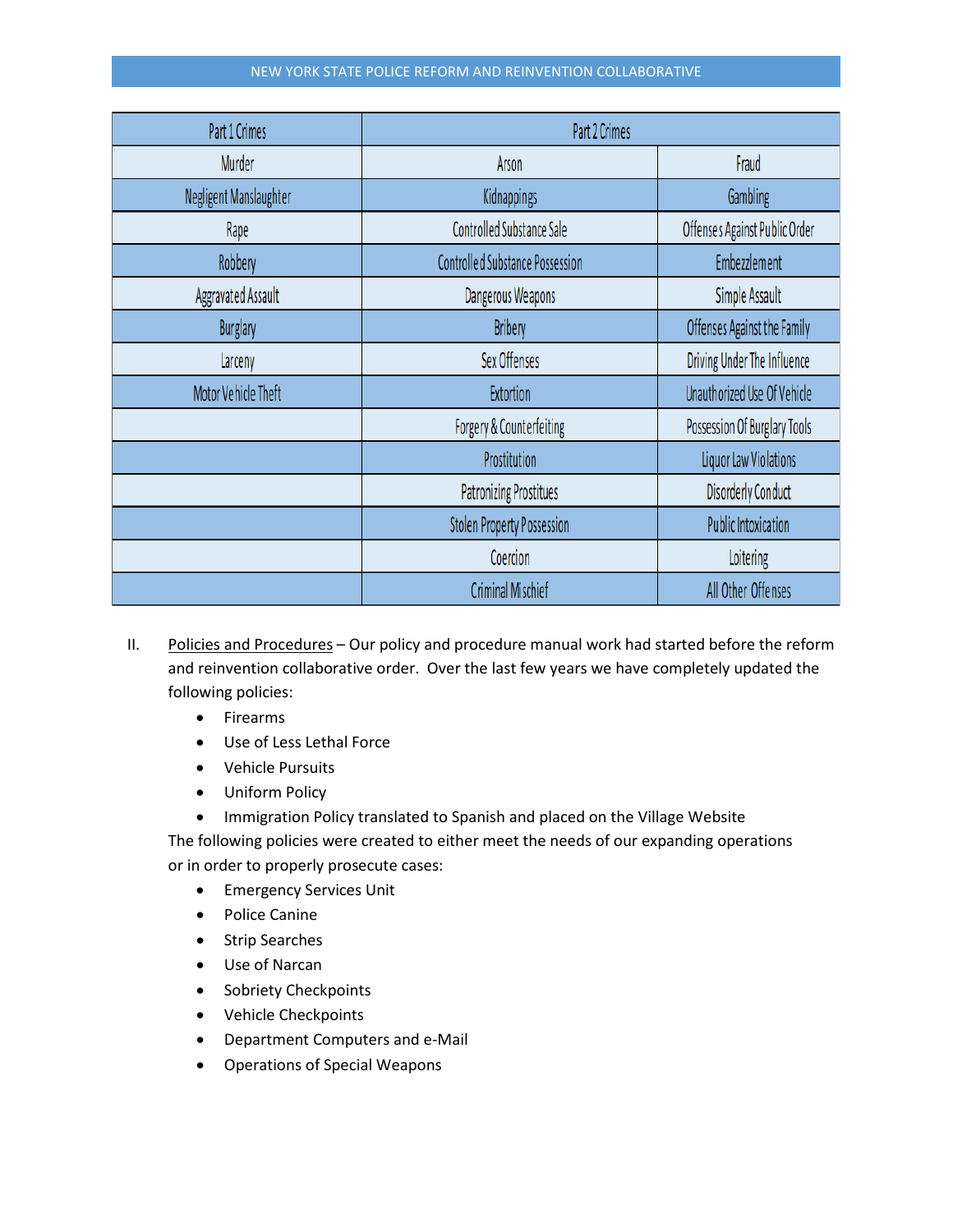Additionally, we have formed a committee that has volunteered to review our policies and make suggestions. Again this was planned before the executive order. Currently this group consists of 5 members of various denominations of clergy, a local defense attorney, members of the Police Department Command Staff, Village Manager. The District Attorney's Office will be assigning someone to meet with this group and we recently added the President of the Local Chapter of the NAACP. This group recently identified our Complainant Policy as something in need of improvement. While research is being done on changes, as well as suggestions from the group and Board, we have done the following:

- 1. Created a new complaint form in English and Spanish (see attached).
- 2. Added the option of giving recognition to an officer if desired.
- 3. Made the form available in several locations.
	- a) Lobby of the Police Department
	- b) On-line via the Village Website
	- c) Village Hall
	- d) Carver Center

We will be reaching out to the Library as well to see if they will participate with us and have complaint forms on site. When we have all the locations where we will have on site complaint forms we will announce in the Westmore News these locations as well on our Face Book Page. Finally, we have set a goal of placing the final product of our policy and procedure manual on-line for public viewing.

- III. Complaint History This is an area identified that needs to be streamlined, consistent and more transparent. Each Chief of Police in the past had their own method. The Captain and I have already taken steps to address what we see as shortcomings:
	- We have taken a 40-hour course on how to properly conduct, document and manage internal investigations.
	- We will be doing a complete overhaul of the complaint policy as mentioned above.

Since March 21, 2020 when we have taken over the Department, we have 1 active civilian complaint that was recently received. As of this memo it is being investigated (complaint of discourtesy).

- IV. Budget and Contract I have attached both documents. As you can see from the above data chart, we are making some headway on the overtime. Although there are always the unknowns that cannot be planned or budgeted for, changes that we have made are showing results.
- V. Equipment Various equipment lists are attached. What the Board should know is that the current Taser's that are part of our inventory are outdated. Production and support of our current Taser's ended in December 2019. We will need to make a purchase of new Tasers. This purchase has been pushed out but we are at a point now that this must be done. We researched the cost in early 2019 and it would cost about \$8,000 per year for our Department.

Our vehicle fleet consists of 13 vehicles that are 7 years old or older. For vehicles that operate on a nearly 24/7 basis, this is old. The list with mileage is attached. Our duty weapon, Glock